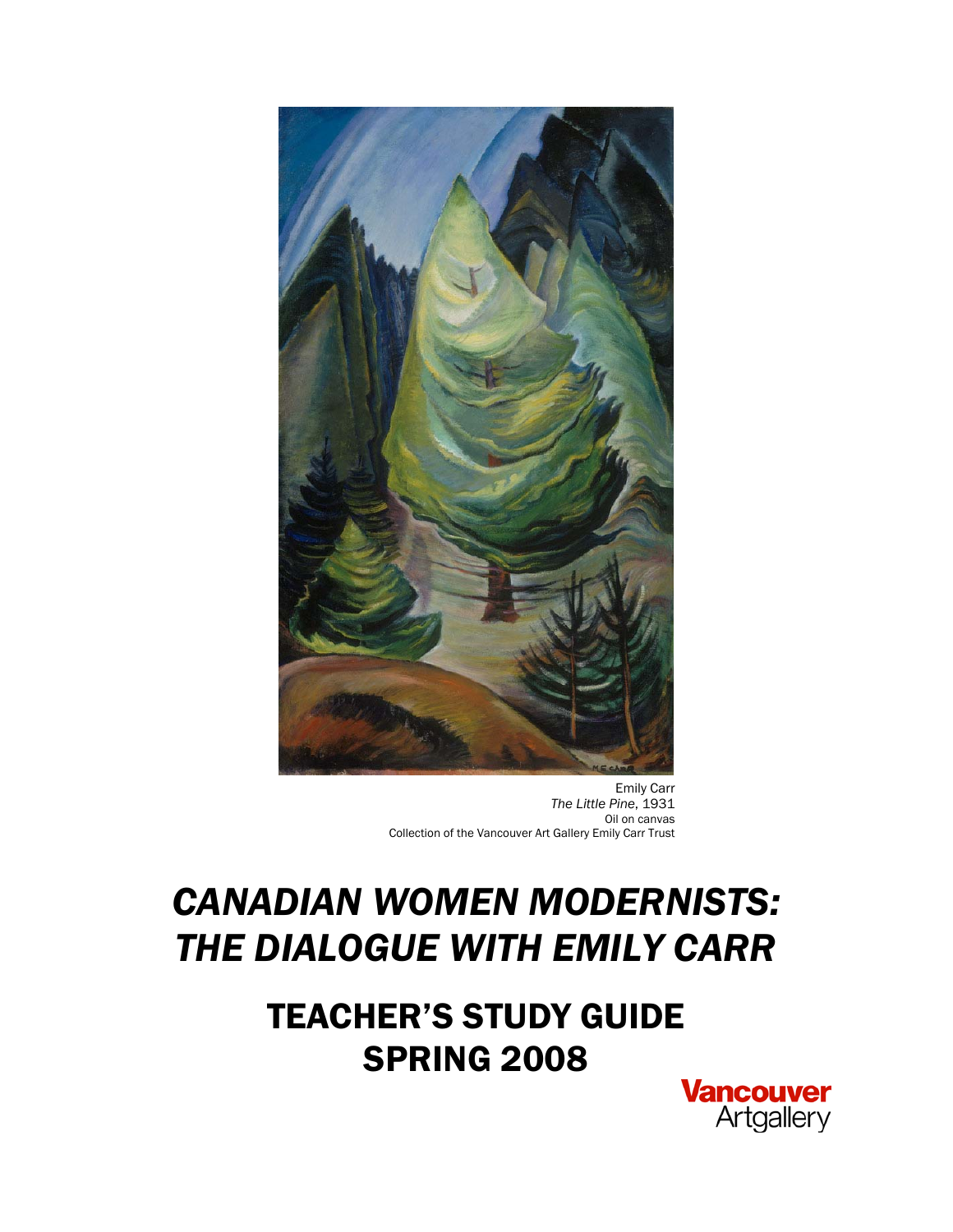# Vancouver Art Gallery Teacher's Guide for School Programs

# *CANADIAN WOMEN MODERNISTS: THE DIALOGUE WITH EMILY CARR*

Emily Carr was born forty-seven years before women were first granted the right to vote in federal elections in Canada. As with many of the artists represented in this exhibition, Carr pursued her artistic career through an age in which a woman's place was believed to be in the home. This exhibition explores some of the complexities of being a woman who participated in the Modernist movement in the first six decades of the twentieth century. Although each woman represented in the exhibition had her own individual style and stands on her own merit, each played an important role in the establishment of Modernist ideas in Canada.

# DEAR TEACHER:

This guide will assist you in preparing for your tour of *Canadian Women Modernists: The Dialogue with Emily Carr* at the Vancouver Art Gallery*.* It also provides follow-up activities to facilitate discussion after your Gallery visit. Engaging in the suggested activities before and after your visit will reinforce the ideas that unfold during the tour and build continuity between the Gallery experience and your ongoing work in the classroom. All activities require few materials and can be adapted easily to the age level and needs of your students. Underlined words in this guide are defined in the Vocabulary section.

The tour of *Canadian Women Modernists: The Dialogue with Emily Carr* has three main goals:

- to introduce the artists as significant Canadian Modernists,
- to explore these women's artistic practice within historical, geographical and social contexts,
- to examine artworks by individual artists, their styles, techniques, materials and influences.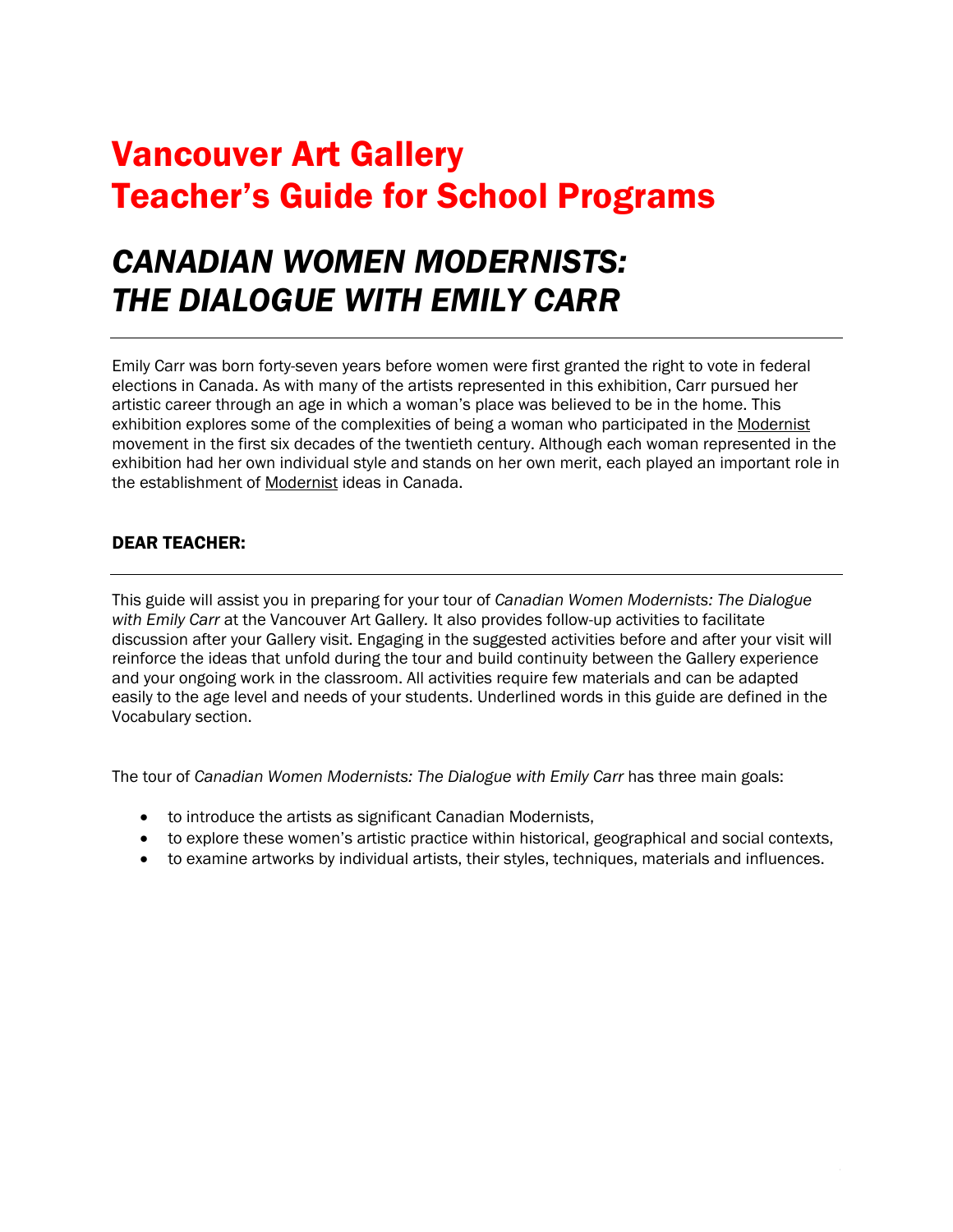# The Exhibition: *Canadian Women Modernists: The Dialogue with Emily Carr*

*Canadian Women Modernists: The Dialogue with Emily Carr* sets out to explore what it meant to be both a Modernist and a woman in Canada during the first six decades of the twentieth century. The difficulties women faced while attempting to make their way in a male-dominated sphere were many. Pressures to marry and have children, and limited opportunities to train, exhibit their work and make a living, were a constant challenge, even for the most successful of artists. Women artists were largely barred from membership in Canada's major art societies, and from holding important positions in museums and galleries. Because the collecting patterns of institutions across the country were strongly biased toward acquiring work by men, many women of great accomplishment were not collected and went unappreciated for decades. Art education for women was considered a means of acquiring not a vocation, but a set of social and domestic skills—as preparation for marriage. Those who did not marry were considered qualified to be schoolteachers, one of the few areas of employment open to women.

Nonetheless, women actively participated in the Modernist movement in Canada, but until recently their names were largely excluded from the written histories of the period. With respect to exhibitions, publications, representation in public and private collections and the prices their works command in the art market, many are still underrated or unrecognized. Emily Carr, who is widely seen as this country's leading woman Modernist, stands as an exception. And yet, as this exhibition discloses, she was but one among many.

By viewing Carr's work in a larger context of Modernist work by women in Canada, we can see not only her achievement but also the notable achievements of artists from across the country. Some artists, such as Ina Uhthoff, responded directly to Carr. The work of others, like Irene Hoffar Reid, forms an important counterpoint to her example. Molly Lamb Bobak was the sole female officially named as a Canadian war artist. Sculpture by artists such as Beatrice Lennie made unique and vital contributions to the story of Canadian art. All of these women artists played important roles in the establishment of Modernist ideas in Canada, and it is a reflection of both bias and oversight that their work is not more widely known.

In Canada, as elsewhere, Modernism sought to sever the bonds between the visual arts and illusionism. It also advocated an "art for art's sake" approach—the belief that a painting or sculpture could exist as a purely aesthetic object, independent of any social, political or religious purpose. Linked to this idea was an interest in art's formal qualities, such as colour, shape and texture, and in the physical properties of the medium or materials employed by the artist. Modernists also explored art's potential to express emotions or spirituality without calling on narrative traditions or literal representation.

*Canadian Women Modernists: The Dialogue with Emily Carr* was organized by the Vancouver Art Gallery and curated by Ian M. Thom, Senior Curator, Historical, Vancouver Art Gallery.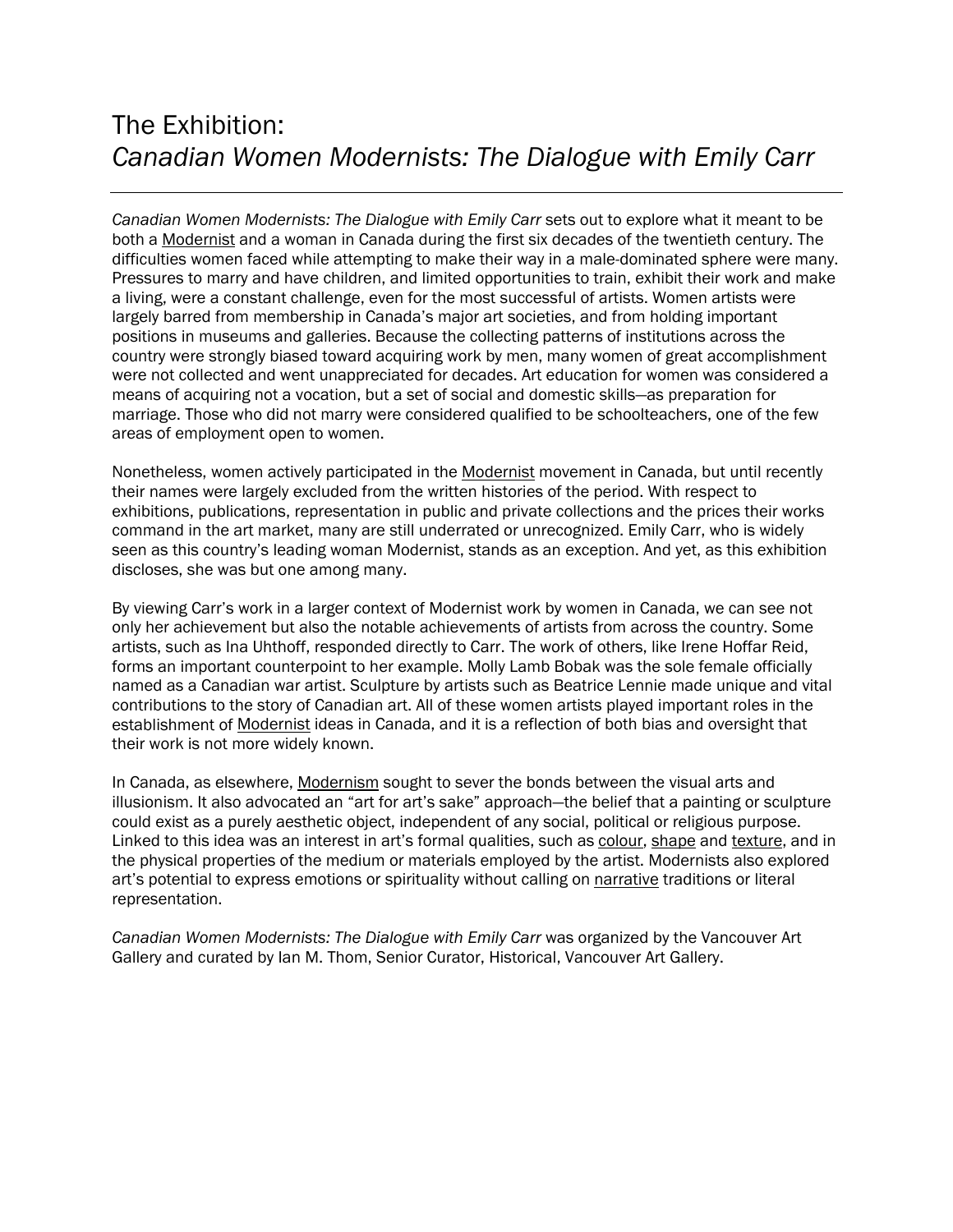## Emily Carr (1871–1945)

One of the most important BC artists of her generation, Emily Carr is best known for her work documenting the totem poles of First Nations peoples of British Columbia and her paintings of the rain forests of Vancouver Island. In 1911 Carr studied drawing and painting in France. In the summer of 1912, after her return to Canada, she went north to visit First Nations villages on the Skeena River and the Queen Charlotte Islands (Haida Gwaii), and in the fall she produced the first of her major canvases of First Nations subject matter. In these works, highly influenced by her French training, she used bright, Fauvist colours and broken brushwork. In 1912, Carr expressed the following about the role of the artist and art: "Pictures should be inspired by nature, but made of the soul of the artist…Extract the essence of your subject and paint yourself into it; forget the little pretty things that don't count, try for the bigger side."

In 1927, Carr's work was included in the exhibition *West Coast Art: Native and Modern* at the National Gallery in Ottawa*.* This exhibition was her introduction to other artists, particularly members of the Group of Seven, who recognized the quality of her work. Carr's images of First Nations subjects created between the late 1920s and early 1930s were among her strongest and most forceful paintings. They reflect the influence of Lawren Harris and other Modernists, and they show that Carr no longer had documentation as a primary goal.

In the 1930s, Carr began devoting most of her attention to landscape, particularly the forest, as her subject matter. These paintings express her strong identification with the British Columbia landscape and her belief that a profound expression of spirituality could be found in nature. Greatly influenced by her exchange of letters with Lawren Harris, Carr sought to capture the sense of spiritual presence that she experienced in nature. In the late 1930s, as her health worsened, Carr began to focus more energy on writing, producing an important series of books. She died in 1945 in Victoria at the age of seventy-four, recognized as an artist and writer of major importance.

#### Molly Lamb Bobak (1922– )

Born in Vancouver, Bobak studied at the Vancouver School of Art. She was taught by Jack Shadbolt, who introduced her to the work of Post-Impressionists like Paul Cézanne: "Jack Shadbolt used the work of Cézanne to expose, so to speak, the bones of colour, the bones of shape and the form of the whole canvas. I got everything from that one idea of the change from what one sees in life, in everyday nature, into the picture plane, and I've never really gotten away from it."

Molly Lamb Bobak was the first woman to be given the title of official war artist in World War II after joining the army herself in the early 1940s. During this time, she met the artist A.Y. Jackson, with whom she had "wonderful talks in his studio about war and peace and painting." Bobak produced a large body of work, overseas and in Canada, depicting women's work during the war. After the war, Bobak worked in Europe for six months and eventually met her husband, the war artist Bruno Bobak, at a studio in England. Working as a war artist helped to launch Bobak as a young Canadian artist: she went on to participate in exhibitions at the War Museum in Ottawa and the National Gallery of Canada. She settled in Fredericton in 1961. In addition to her disciplined commitment to her own art, she has taught widely and influenced many of the region's artists and produced her own artwork for over fifty years.

Like many women artists of her time, Bobak was engaged by a peopled landscape, capturing public events such as demonstrations, parades, ceremonies and processions. Asked if she would consider the subject matter of her work as feminist, Bobak replied: "I wouldn't call myself a feminist, but I do think there is a huge difference between women's and men's thinking. I think that one paints unselfconsciously, but like a woman."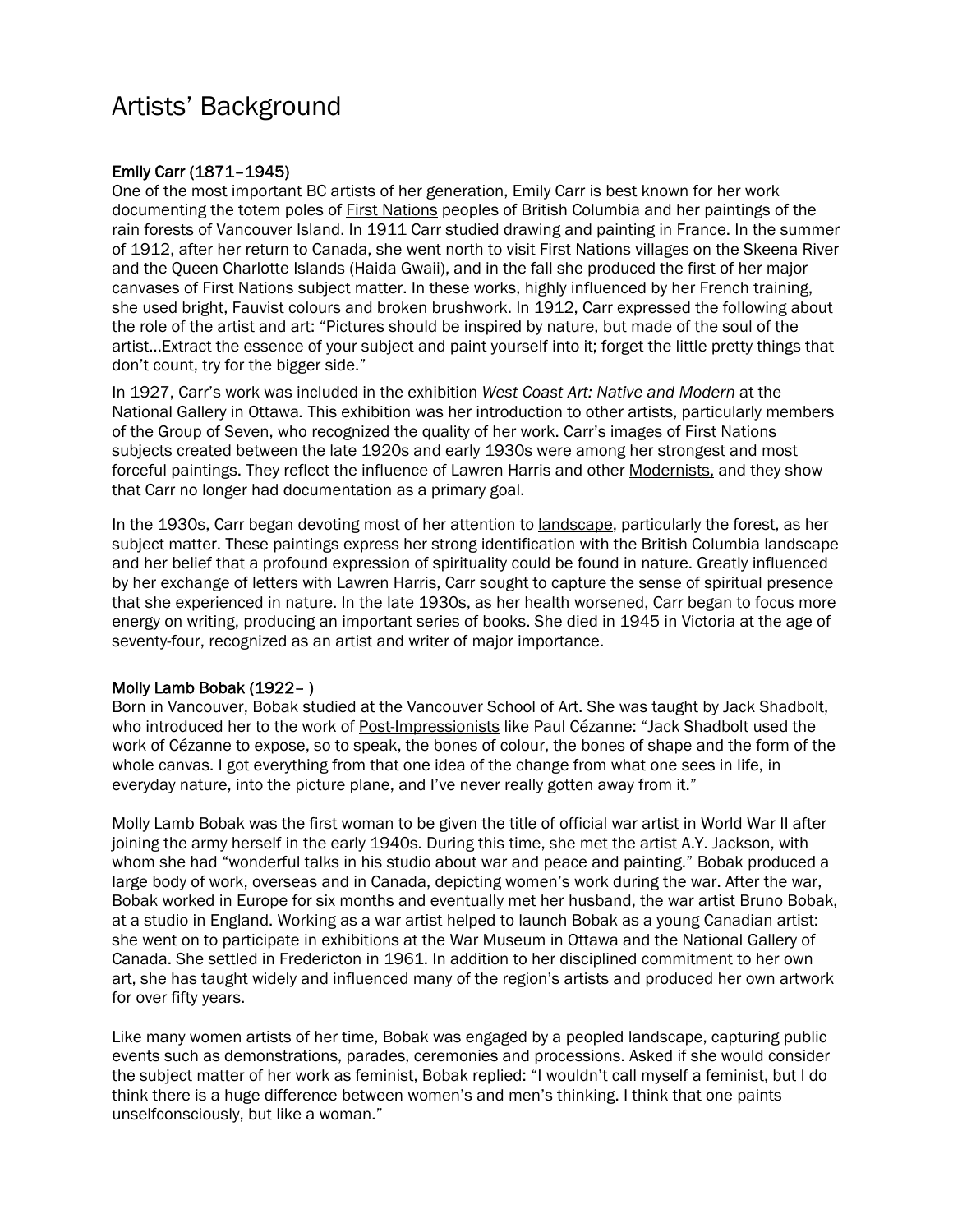### Beatrice Lennie (1905–1987)

Beatrice Lennie was one of very few women sculptors in Canada during the 1930s and 1940s. Later in her career, Lennie made light of the public conception of the sculptor as "a muscular person with a red beard." For her, sculpture required a "gentle attack, stamina and stick-to-it-iveness."

Lennie studied art with Frederick Varley and Jock Macdonald at the Vancouver School of Decorative and Applied Arts (now Emily Carr Institute of Art + Design). She continued her studies by taking advanced life modeling and carving courses at the California School of Fine Arts, where she studied with Diego Rivera, the well-known Mexican muralist. When she returned to Vancouver, she devoted her time to teaching at the BC College of Art. For ten years she was director of the Children's Saturday Morning Classes at Vancouver Art Gallery. She also taught sculpture, theatre arts and puppetry with the Extension Department of the University of British Columbia for several summers. In the mid-1930s, Lennie worked with students making masks and puppets for local theatre productions at the Beatrice Lennie School of Sculpture, which she founded. Furthering her commitment to theatre and public art in Vancouver, Lennie worked on several public art commissions, including a wall relief in the Hotel Vancouver and an entranceway for the Shaughnessy Military Hospital.

#### Irene Hoffar Reid (1908–1994)

Hoffar Reid attended the first class offered at the Vancouver School of Decorative and Applied Arts, studying first with Charles H. Scott and then with Frederick Varley, who was introducing trends in art from eastern Canada and Europe to his students in Vancouver. After seeing a painting by Lawren Harris at the Pacific National Exhibition in 1928, Reid remarked, "I was influenced by the Group and began to paint larger and more boldly designed canvases." After graduating from the Vancouver School, Reid travelled with her friend, the artist Vera Weatherbie, to London, England, to study at the Royal Academy. It was there that Reid became overwhelmed by "the great works of art that were so easily seen in galleries and museums. I then realised the isolation of artists in BC."

Reid had two children in the early 1940s. Along with "domestic demands and long periods of drawing," motherhood shifted her artistic practice. She began to work smaller and concentrated more on depicting her immediate surroundings, as she had fewer opportunities to go on sketching trips. She still managed to exhibit her work at the Vancouver Art Gallery, the National Gallery of Canada, the Winnipeg Art Gallery and the Seattle Art Museum, as well as smaller commercial galleries in Vancouver. In 1940, Reid received the prestigious Beatrice Stone Bronze award for her drawing *The Valley,* and in the 1960s she was awarded the Centennial Medal for Service to the Nation in the Arts.

#### Ina Uhthoff (1989–1971)

Ina Uhthoff was raised in Glasgow, where she attended the Glasgow School of Art and, after graduation, became a high school art teacher. She immigrated to Canada with her two children in 1913, first living in the Kootenays and later settling in Victoria. There she established a teaching studio and was eager to bring new artists to Victoria. Uhthoff joined Emily Carr in sponsoring a course to be given by the Seattle painter Mark Tobey in 1928. Her own classes were so successful that she eventually opened the Victoria School of Art, where she taught nearly all of the subjects offered. Through her teaching she introduced Modernist ideas, encouraging students to see beyond realism to formalism and abstraction, even though her own experiments with these styles were limited. Although Uhthoff was forced to close the school at the beginning of World War II, she continued to offer private art lessons until the early 1950s.

In 1945 she took on the responsibility of running the Little Centre, a small public gallery that became the Arts Centre of Greater Victoria a year later (it is now the Art Gallery of Greater Victoria). She continued to serve on the Board of Directors and as a member of the Exhibitions and Accessions Committee into the 1960s, while writing a regular art criticism column in the *Daily Colonist,* a Victoria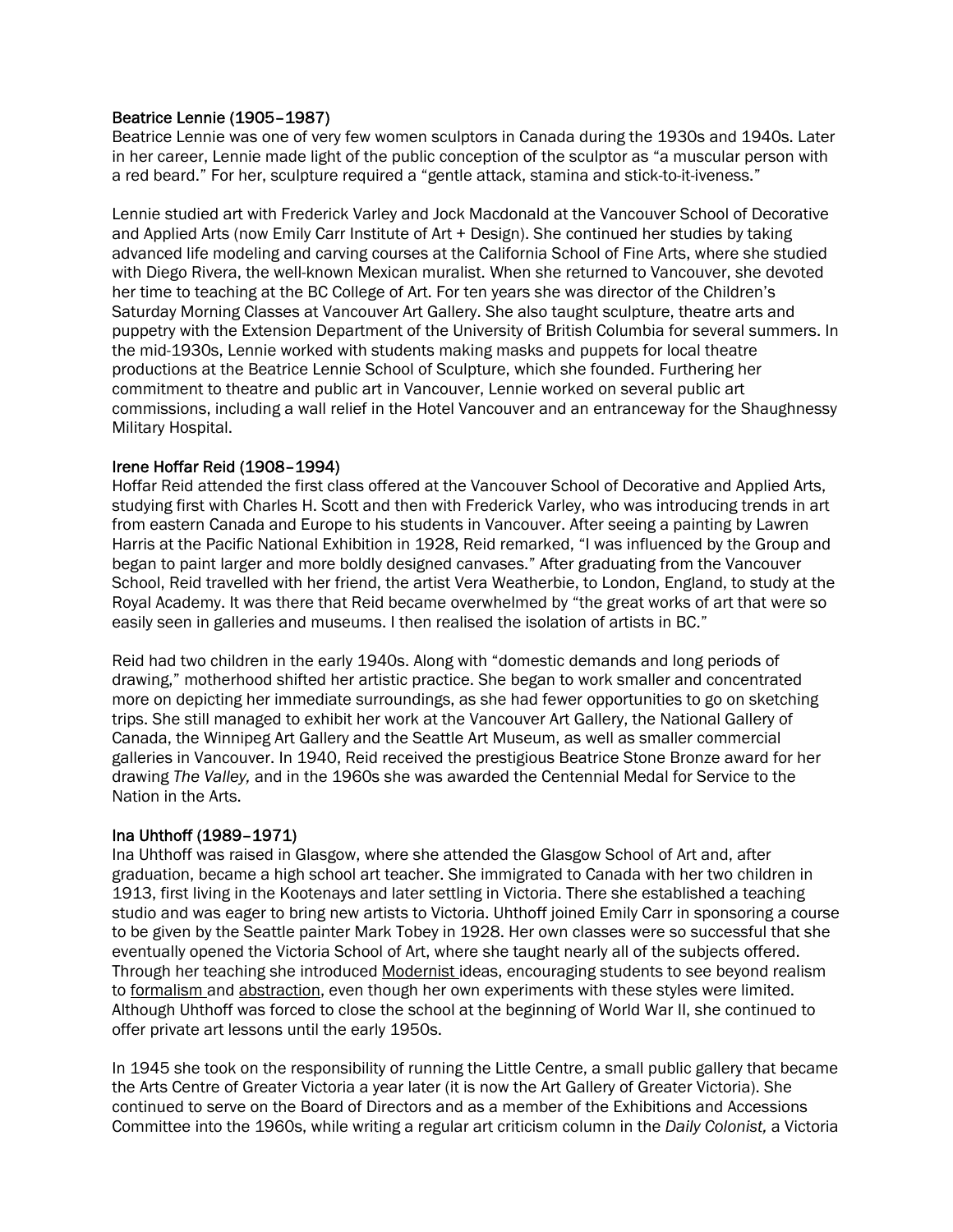newspaper. Although she continually endorsed abstract art, her own most successful works are her portraits and the landscapes of British Columbia. Uhthoff exhibited frequently with the British Columbia Society of Artists and at the Art Gallery of Greater Victoria.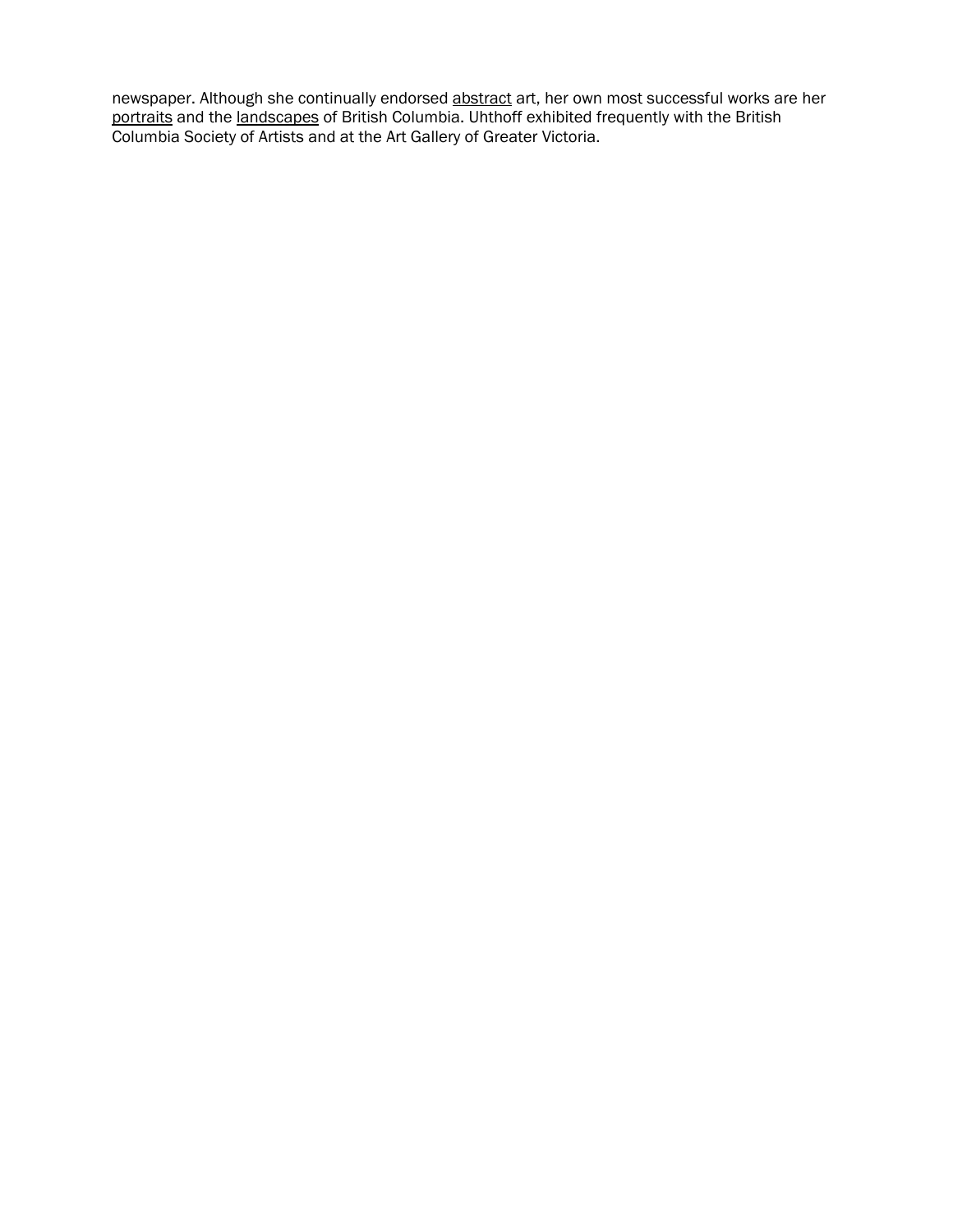# PRE- or POST-VISIT ACTIVITY: Gender Equality: Then & Now (all grades)

## Objective:

Students look at the ways women's status, rights and roles have changed over the last 100 years. They have an opportunity to explore their own personal histories as they interview women of preceding generations.

#### Discussion:

Emily Carr was born in 1871; women were not legal persons until 1929. This meant that a woman's husband, father or brother had absolute rule over her life. During the first half of the twentieth century, a woman's place was believed to be in the home; the only careers considered suitable for (unmarried) women were teaching and nursing. During both world wars, when women replaced men in the workforce, they were paid less, and when men returned to Canada after the war, the women were pressured to leave their jobs and take care of their families. Education for women was generally understood as a means of acquiring a set of social and domestic skills, as a way of preparing the more privileged for marriage. Women artists were largely barred from membership in Canada's major art societies, and also from holding important positions in museums and galleries.

The women represented in this exhibition struggled to pursue their careers as artists, despite the limited options and expectations of the times. In this activity, students look at their own family and community backgrounds and identify differences between present and past generations' struggles, roles and expectations.

#### Materials:

□ Interview Sheets (see next page)

#### Process:

- 1. Have students brainstorm the ways they think women's lives might have changed over the last 100 years, and write their ideas on the board. The following questions might be helpful.
	- What would students expect to be different?
	- What has changed?
	- What inventions or discoveries have changed women's lives?
	- What social, societal or cultural expectations would they expect to be different?
	- Would education and/or work expectations be different?
	- How would life have been different for women in countries other than Canada?
- 2. Give each student copies of the Interview Sheet to take home, where they will interview one or more women. They may choose their mother, grandmother, aunt, neighbour or teacher. For younger students, you might choose just a few of the questions.
- 3. Have the students bring back their responses and share them with a partner, small group and/or the whole class.

- What are the main differences between "then" and "now"?
- Do students think:
	- o life is better for women now? How about for men?
	- o there is complete gender equality now?
	- o there are any areas today where women and men are not equal?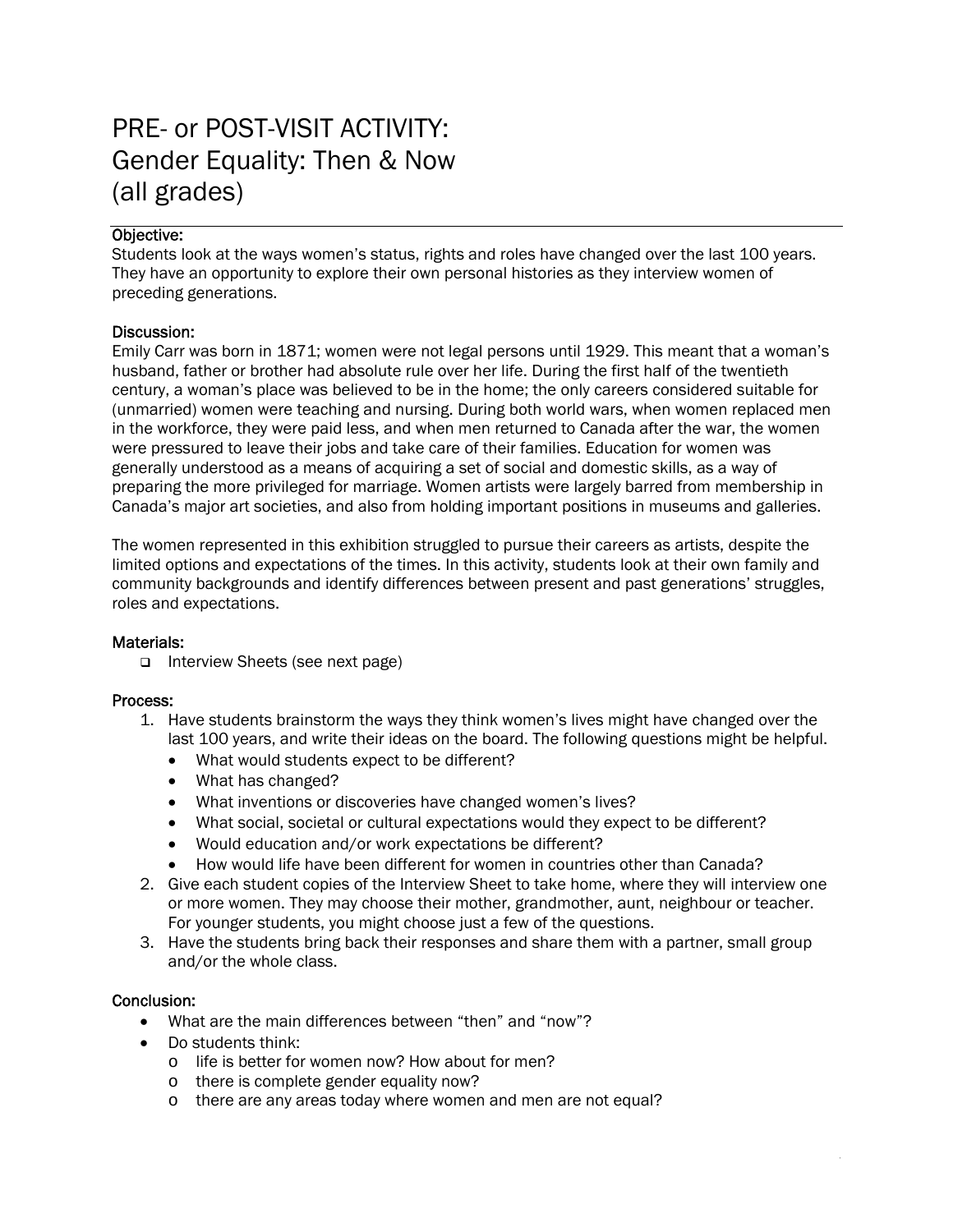o men and women should always be completely equal?

# Follow-up:

Older students can do some Internet research on areas such as:

- jobs that favour either male or female workers,
- pay equity in Canada,
- gender equality in another country or culture.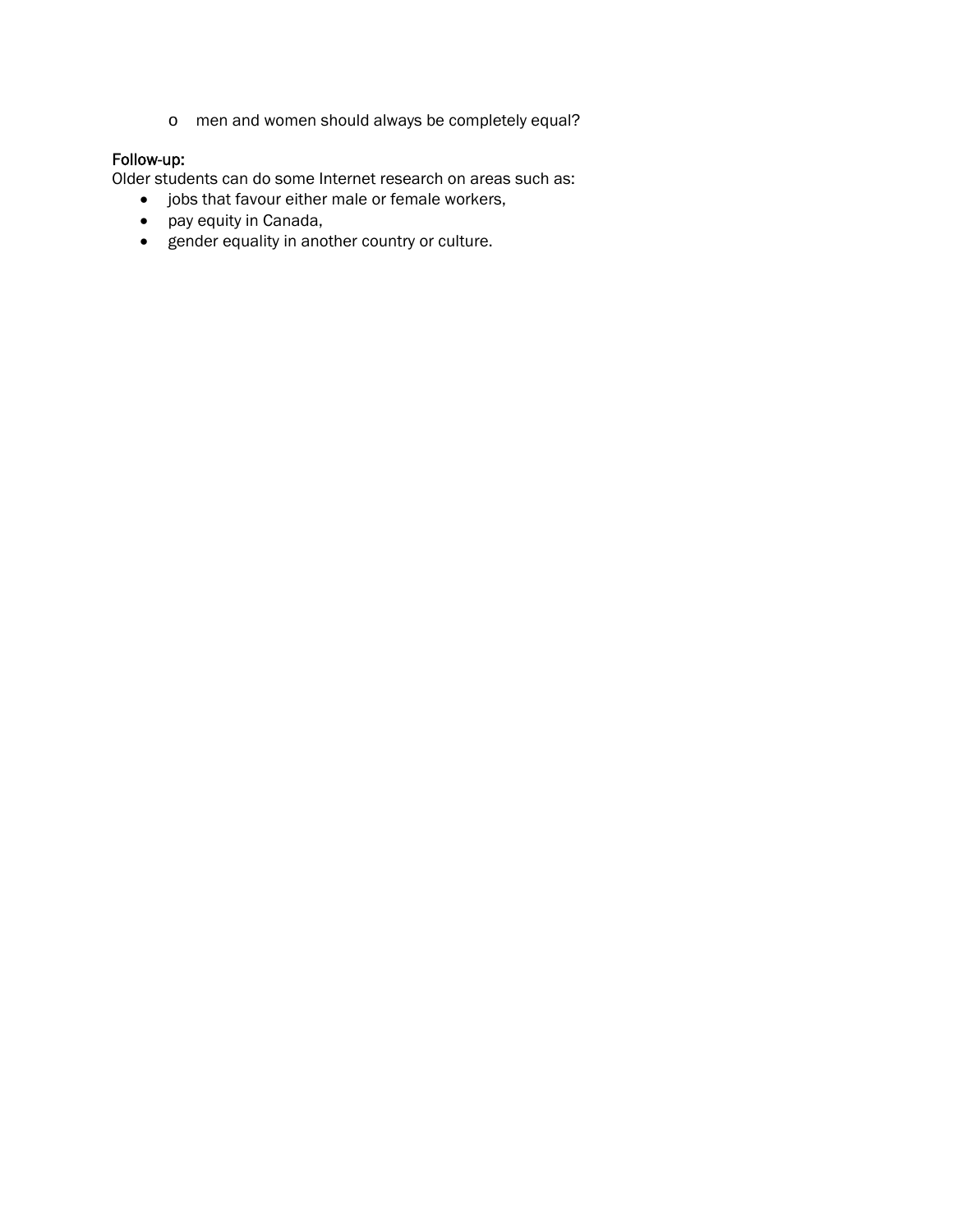1. Where and when were you born?

2. Was life different then? How?

3. Were girls and boys in your family treated differently? How?

4. Were girls and boys educated differently? How?

5. Were girls and boys encouraged to think about different jobs or careers?

6. What work did your mother do at home or outside the home?

7. What do you know about your grandmother? Was her life different from your mother's life, or your life? How?

8. Did women in their times earn less money than men? For the same or different work?

9. Was life easier or more difficult for girls and women then? How?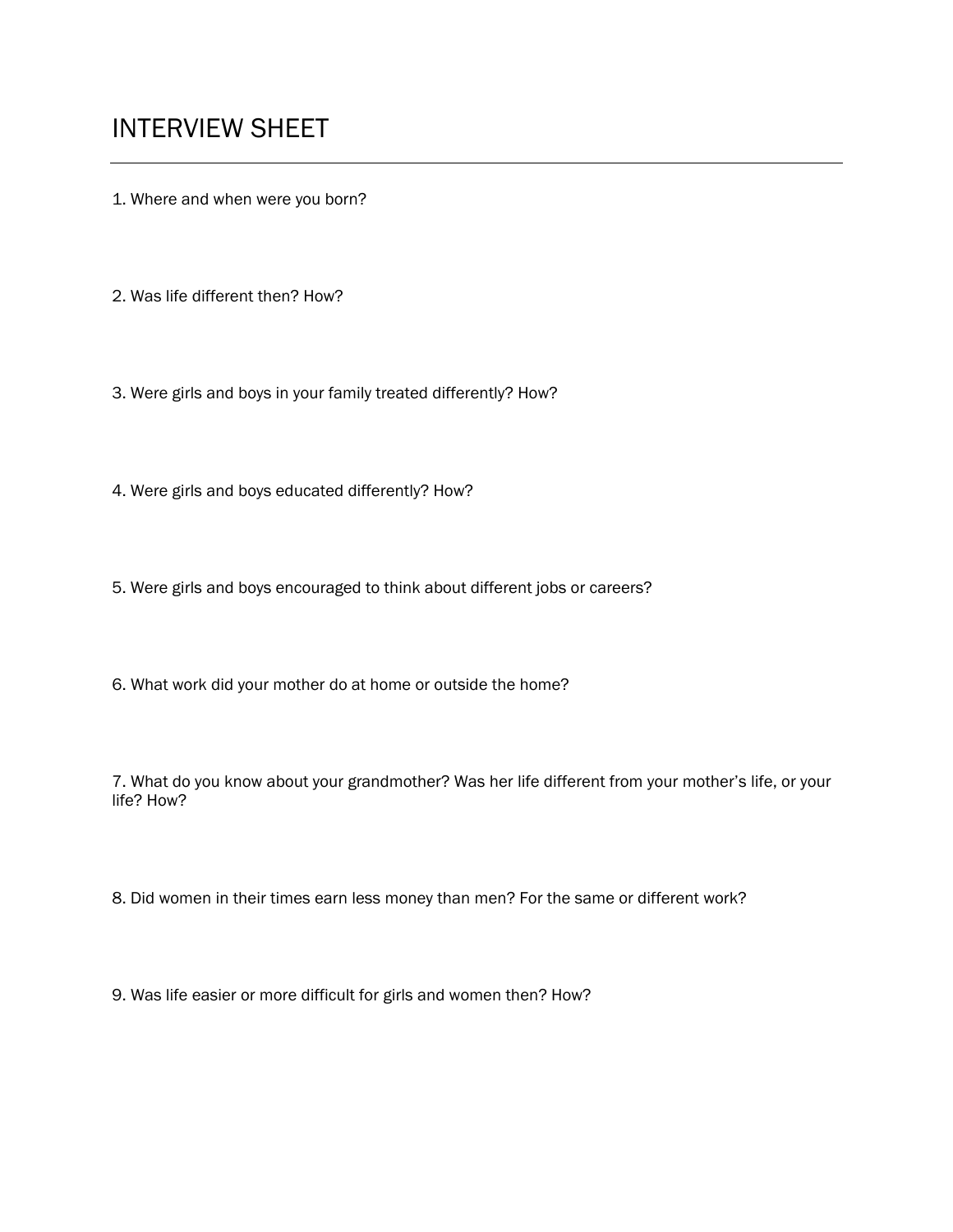# PRE- or POST-VISIT ACTIVITY: Life & Times Timeline (intermediate and secondary students)

### Objective:

Students research some of the artists represented in this exhibition and make a timeline showing the connections between their personal lives and historical events.

#### Discussion:

The women represented in *Canadian Women Modernists: The Dialogue with Emily Carr* lived through major changes during the first half of the twentieth century. They witnessed two major world wars, the Depression, mass urbanization, popularization of the motor car and airplane travel, the rise of the Civil Rights and feminist movements, momentous medical and scientific discoveries—to name but a few of the events that had a profound impact on their lives. Students investigate major international and local events, wars and inventions, and look at how the artists' lives and art could have been affected by those external influences, as well as by significant personal events and people in their own lives.

#### Materials:

- $\Box$  long, narrow sheets of paper (around 3 ft x 6 in)
- writing materials, coloured markers, scissors, glue
- coloured paper
- the Internet
- books on the artists and their times, and on Canadian and international history

#### Process:

- 1. Ask students to think of any major events or inventions or changes that took place during the first six decades of the twentieth century. Write all of their suggestions on the board.
- 2. Ask them to imagine which of the above-mentioned occurrences might have affected women's lives, and how.
- 3. Divide the class into five groups and assign one of the following artists to each group. Ask students to make a timeline showing the parallels between their personal lives and world events. The following websites will give students a place to start their research: Emily Carr:<http://www.emilycarr.ca/> Molly Lamb Bobak: <http://www.gallery78.com/mlbobak.htm> Ina Uhthoff: [http://www.winchestergalleriesltd.com/gallery\\_art/uhthoff/U1/index.htm](http://www.winchestergalleriesltd.com/gallery_art/uhthoff/U1/index.htm) Irene Hoffar Reid: [http://www.pegasusgallery.ca/artist/Irene\\_Hoffar\\_Reid.html](http://www.pegasusgallery.ca/artist/Irene_Hoffar_Reid.html) Beatrice Lennie:

[http://projects.vanartgallery.bc.ca/publications/75years/pdf/Lennie\\_Beatrice\\_57.pdf](http://projects.vanartgallery.bc.ca/publications/75years/pdf/Lennie_Beatrice_57.pdf)

These websites will provide some information on changes in women's lives: <http://cwahi.concordia.ca/> [http://www.criaw-icref.ca/factSheets/millennium\\_e.htm](http://www.criaw-icref.ca/factSheets/millennium_e.htm)

- 4. Have students begin by drawing a straight line along the centre of their long paper, writing their artist's date of birth on the extreme left and date of death on the extreme right. Tell students to identify their artist's personal events below the line and historical or larger social events above the line.
- 5. Students can use books and/or the Internet to collect information or find dates.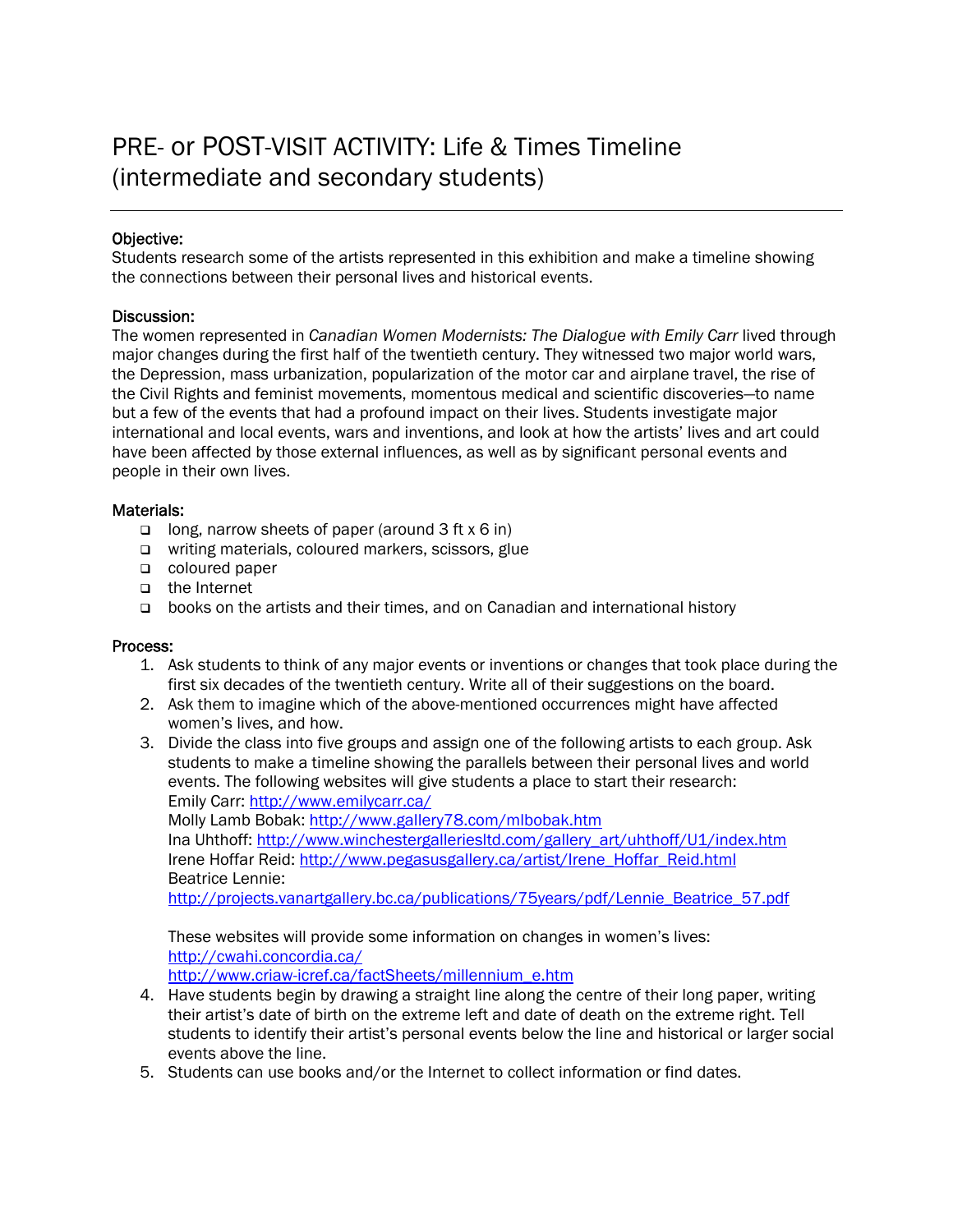- 6. Encourage students to make their timelines visually interesting, using images and symbols they draw, print or copy. They can colour-code elements using markers and coloured paper. Have them include representations of their artist's work from various stages of her life.
- 7. Encourage students to research and add details of world events and women's lives in general, as well as the life events of their artist in particular.

- Discuss the events and details that were similar and different for the artists. Which were included in many of the timelines, and which in only some of the timelines? How did the students decide what to include or exclude? Do they think some significant aspects are missing?
- Decide as a class what world and personal events might have been the most significant influences on this group of women—and their art—during this time period.
- What surprised the students about events that influenced the artists' work (or not)?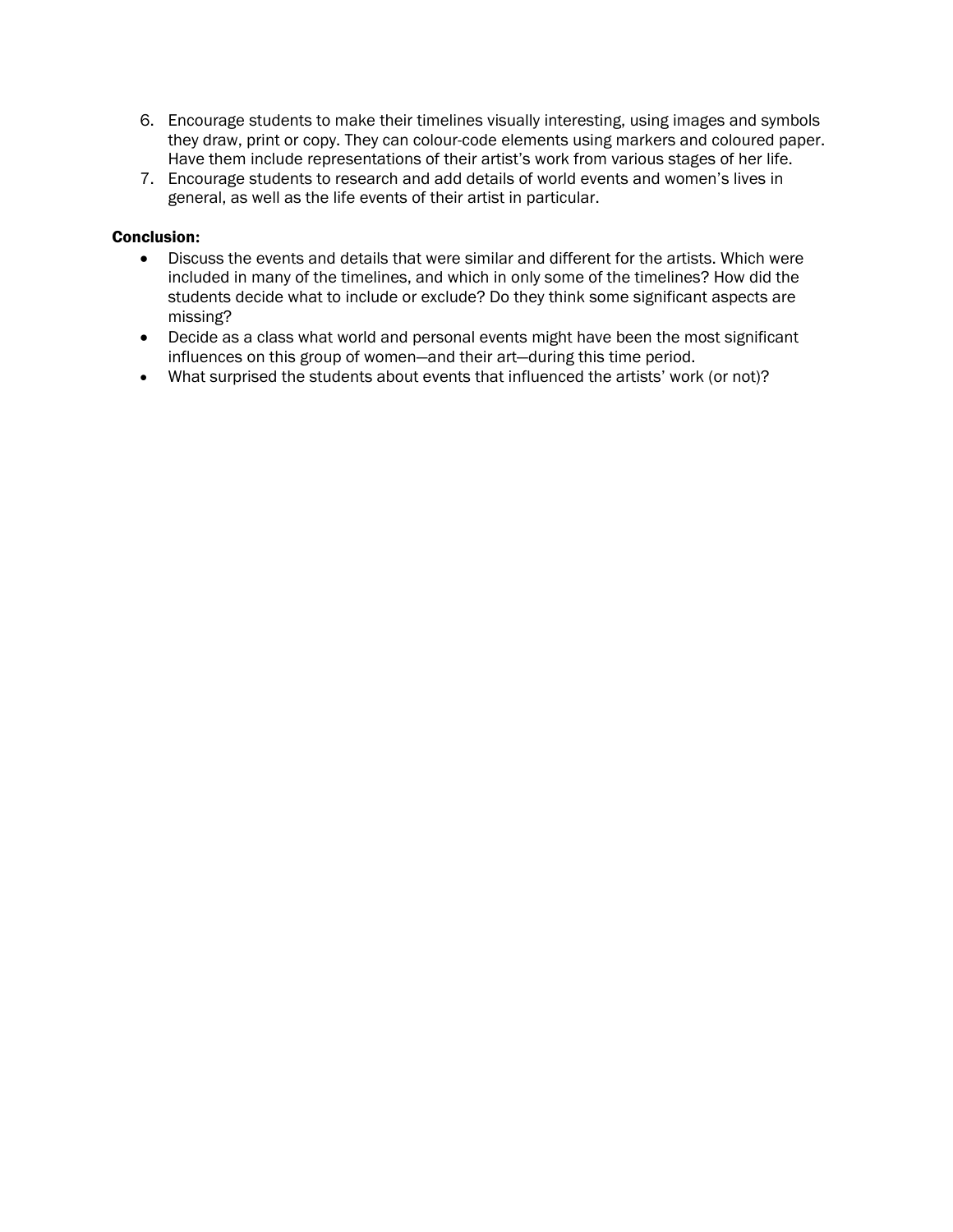# PRE- or POST-VISIT ACTIVITY: Modern Portraits—Formal Looking (all grades)

### Objective:

Students look at some ideas behind Modernism, and review the elements and principles of art and design. Students then create portraits using line drawings set into patterned backgrounds.

#### Discussion:

Modernists were concerned with:

- creating paintings that flattened out the space instead of making it look three-dimensional,
- exploring ideas of "abstraction," which was moving artists away from making things look real,
- creating artworks that were not concerned with social, political or religious ideas, but were unique art objects on their own merits,
- exploring art's ability to express feelings and emotions through formal qualities such as line, shape, colour and materials, and moving away from narrative tradition.

Students might need to be reminded of some of the elements and principles of design. These provide a formal framework to help talk about and describe paintings.

#### It all starts with a dot!

Line is the path of a moving dot.

**Shape** is what happens when lines meet to enclose an area.

Form is the part of the painting that looks like a sculpture.

**Texture** describes the way an object feels.

Colour is a wavelength of light that can be described with words.

Tone is the lightness or darkness of a colour.

Intensity is the brightness of a colour.

**Balance** is about how things are ordered.

**Contrast** is about opposites, when things are unlike one another.

Emphasis is what you look at first.

Movement is motion and action.

**Pattern** is repetition.

Unity is how everything works together.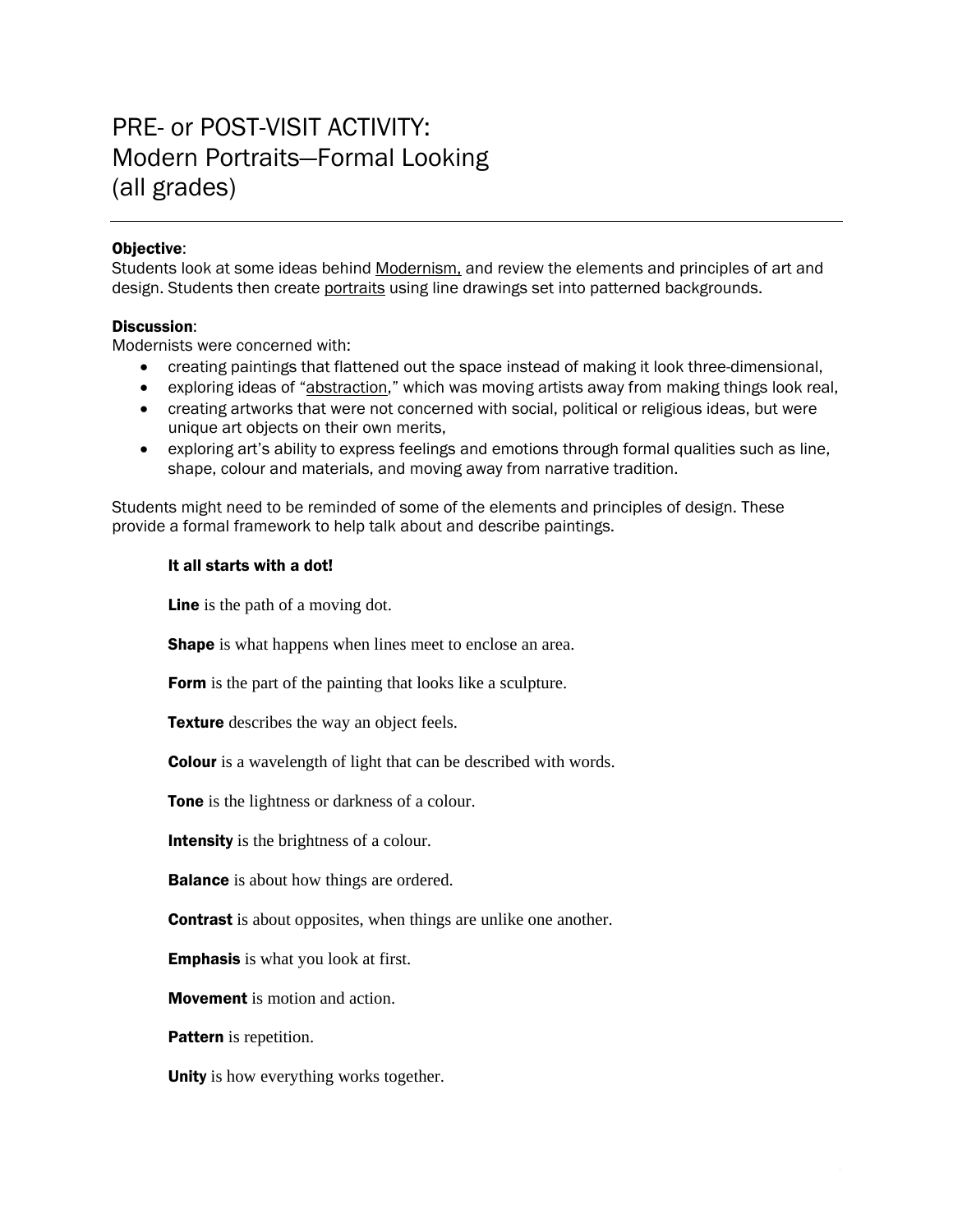### Materials:

- □ 2 to 4 sheets of paper per student
- □ paint (tempera, acrylic or watercolour) and paintbrushes
- □ magazine pages, pieces of fabric, scissors and glue
- □ reproductions of Carr and Group of Seven paintings

An alternative to paint: Have students collect pages from magazines containing different patterns in order to create a collage.

#### Process:

- 1. Review elements and principles of design in as much detail as necessary. For younger students, you could choose to work with just line, shape and colour. For more in-depth background and for older students, you might want to use the page of definitions following this activity (Elements of Art & Design and Principles of Art & Design).
- 2. Have students work with a partner to do a contour drawing of each other, in pencil. Encourage students to use one continuous line without lifting the pencil or looking at the drawing. Have them do a few sketches from slightly different angles or perspectives.
- 3. On a clean sheet of paper, have students create a head-and-shoulders portrait of their partner. Then have them create another contour drawing, going over the lines using black marker, filling in extra details as desired.
- 4. Have students use paint and/or collage to fill in the figure and the background, thinking about the formal aspects of the composition such as colour, intensity, contrast, pattern, texture, etc., rather than trying to create a literal or realistic representation of space.

- Display the students' work; have them try to guess the identity of the person in each portrait.
- Discuss the images in terms of some of the formal elements students have been focusing on.
- Refer to the discussion on Modernism and think about the ways these portraits might be considered Modern.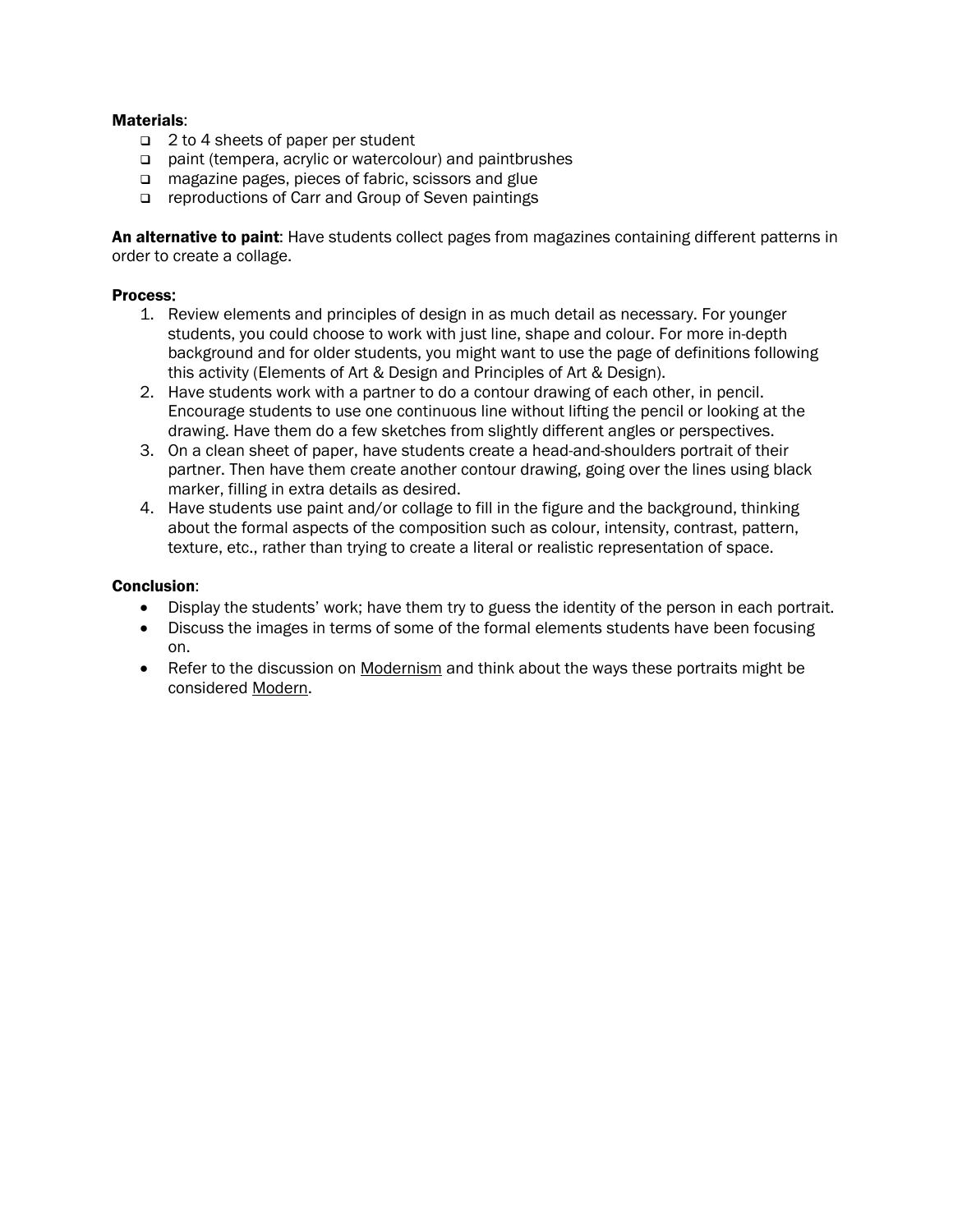|                  | <b>Elements of Art &amp; Design</b>                                                                                                                                                                                                                                                                                                                                                                                                                                                                                     |
|------------------|-------------------------------------------------------------------------------------------------------------------------------------------------------------------------------------------------------------------------------------------------------------------------------------------------------------------------------------------------------------------------------------------------------------------------------------------------------------------------------------------------------------------------|
| Line             | Line is the path of a moving dot, where a dot is extended in some manner to determine a<br>line. Line is used to symbolize direction, imply movement, outline form, suggest mood and<br>determine boundaries of shapes. The quality of line can vary according to the tool and<br>method used, the amount of pressure used and the way a line relates to other elements.<br>Some examples of words to use to describe line are jagged/smooth, thick/thin,<br>weak/strong, curved, straight, implied, wavy and diagonal. |
| <b>Shape</b>     | Shape describes a two-dimensional area that is defined in some way. Shapes may be open<br>or closed, positive or negative, free form or geometric. Some examples of words to use to<br>describe shape are solid, organic, repeated, symbolic and proportional.                                                                                                                                                                                                                                                          |
| Form             | Form describes a shape that has acquired a three-dimensional quality. Form may be<br>implied by the use of tone and/or shadow, or form may actually be three-dimensional.<br>Some examples of words to use to describe form are rounded, squared, angular, textural,<br>volume and mass.                                                                                                                                                                                                                                |
| <b>Texture</b>   | Texture refers to surface quality. Texture can be real or simulated. Actual texture can be<br>both seen and touched. Simulated texture cannot be interpreted by touching; it must be<br>seen. Some examples of words to use to describe texture are shiny, smooth, rough,<br>coarse, gritty and granular.                                                                                                                                                                                                               |
| Colour           | Colour (another word for hue) refers to the words we use to name specific wavelengths of<br>light such as red, yellow, orange and so forth. A colour wheel can explain the origins of<br>hues and the relationships between them. Colour may be descriptive, decorative and<br>symbolic. Colour has both tone and intensity. Some words to use to describe colour are<br>bright, pastel, warm, cool, in harmony and discordant.                                                                                         |
| Tone or<br>Value | Tone or Value refers to the degree of light and dark in colour. An image can exist without<br>colour (i.e., in tone only). Some examples of words to use to describe tone are dark, dull,<br>gloomy, pure, stark, strong and weak.                                                                                                                                                                                                                                                                                      |
| Intensity        | Intensity describes the degree of brightness a colour has. Some examples of words to use<br>to describe intensity are bright, vivid, strong, weak, radiant and dull.                                                                                                                                                                                                                                                                                                                                                    |
|                  | <b>Principles of Art &amp; Design</b>                                                                                                                                                                                                                                                                                                                                                                                                                                                                                   |
| <b>Balance</b>   | Balance refers to the equilibrium of various elements and involves a sense of order. Order<br>may be achieved in a variety of ways. It may be symmetrical or asymmetrical, formal or<br>informal, rigid or random. Imbalance can create a feeling of awkwardness or discomfort. It<br>can also be used to create an exciting visual response.                                                                                                                                                                           |
| Contrast         | Contrast refers to difference or opposition, and results from the juxtaposition of qualities<br>that are unlike one another. High contrast can be used to emphasize, dramatize, add<br>variety and surprise. Low contrast can be used to soothe, settle, harmonize and comfort.                                                                                                                                                                                                                                         |
| Emphasis         | Emphasis refers to the focal point or centre of interest in an image. Emphasis implies both<br>dominance and subordination and can be used to call attention to specific areas within a<br>work.                                                                                                                                                                                                                                                                                                                        |
| <b>Movement</b>  | Movement is achieved by manipulating elements to imply motion, to move the viewer's eye<br>in a particular direction as he or she looks at an image. Movement may be implied through<br>recognizable images in action and may also be implied through abstract, non-<br>representational marks such as diagonal lines, broken edges and gradation of tones.                                                                                                                                                             |
| Pattern          | Pattern involves the repetition of similar motifs on a surface, which creates rhythm.<br>Pattern can be used to organize or unify a composition and/or to create visual enrichment.<br>Pattern can be created in an organized way or in a random fashion.                                                                                                                                                                                                                                                               |
| <b>Unity</b>     | Unity describes a sense of oneness within an image, where all qualities work together in a<br>cohesive relationship. Unity can be used to produce feelings of harmony, completeness<br>and order. Depending on the purpose of the image, lack of unity can be used to imply<br>disharmony, incompleteness, disorder and dissonance.                                                                                                                                                                                     |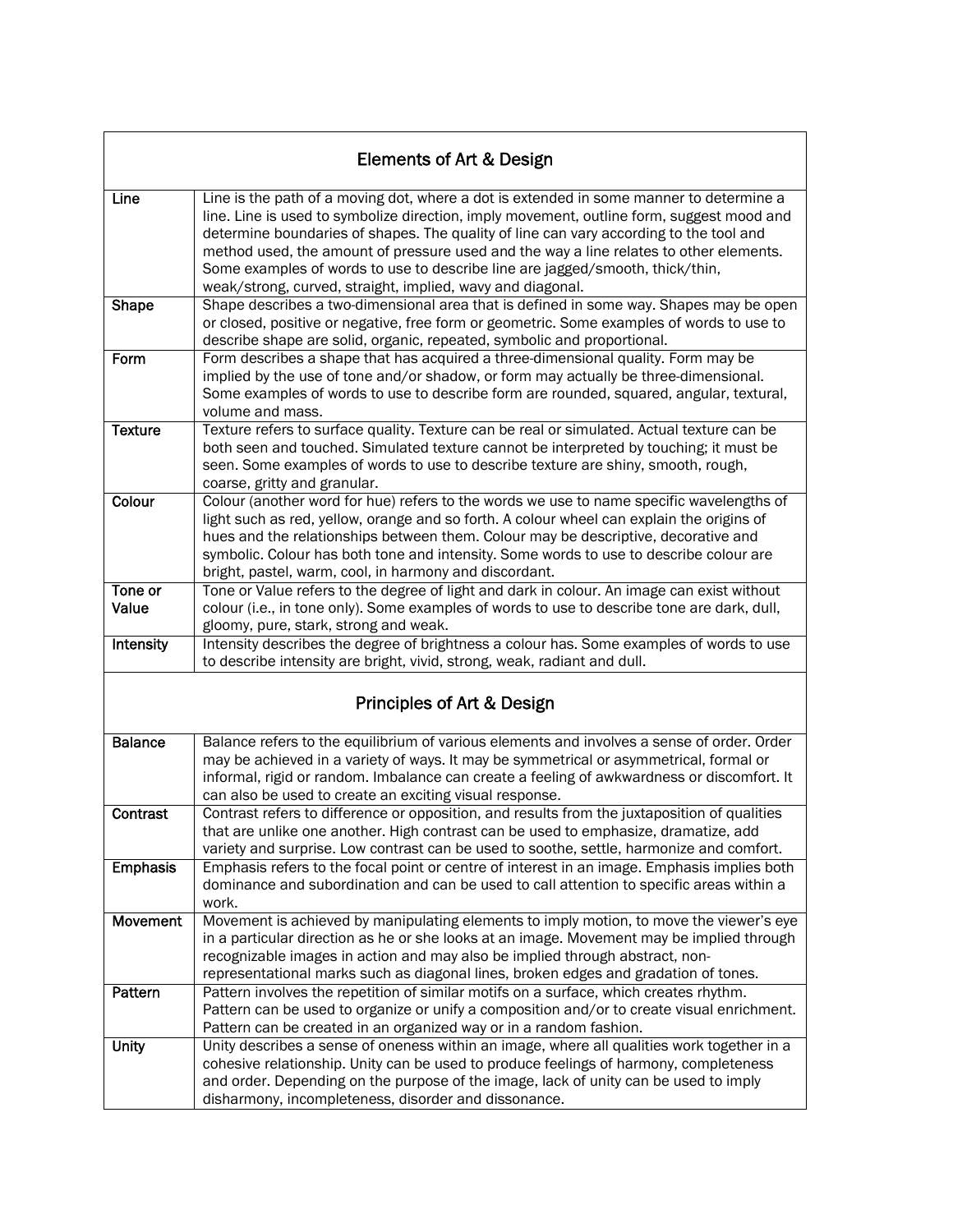# PRE- or POST-VISIT ACTIVITY: Colour Combos (primary)

# Objective:

Students look at the ways in which the painters represented in this exhibition might choose colours. They learn to mix different shades and tones of green, and finally use these colours to create a forest painting.

# Discussion – Part 1:

A brief review of colour theory will help students make informed decisions about using and understanding colour in painting. Students should not see colour as absolute; colours react and change in context and in contrast to one another.

- *Primary colours* cannot be mixed from other colours. They are blue, red and yellow.
- *Secondary colours* are mixed from two primaries. They are green, purple and orange.
- *Tertiary colours* are mixed from two colours adjacent to each other on the colour wheel (one primary and one secondary); e.g., yellow-green, green-blue.
- *Complementary* colours are opposite each other on the colour wheel. They share no common colours. For example, red (a primary) and its complementary green (made up of the primaries blue and yellow) provide maximum contrast and intensify each other.
- *Analogous* colours are three colours next to each other on the colour wheel, all of which contain a common primary (e.g., yellow, yellow-green and green). Analogous colours are used to create harmonious compositions with subtle contrasts.
- *Shades* are created by mixing colours with varying amounts of black.
- *Tints* are created by mixing colours with varying amounts of white.
- *Warm colours* are reds, oranges and yellows and tend to pop to the foreground of the picture plane.
- *Cool colours* are blues, greens and purples and tend to recede to the back of the picture plane.

# Discussion – Part 2:

# Emily Carr wrote in her journal:

"Sketching in the big woods is wonderful… Everything is green. Everything is waiting and still. Slowly things begin to move, to slip into their places. Groups and masses and lines tie themselves together. Colours you had not noticed come out, timidly or boldly. In and out, in and out your eye passes. Nothing is crowded; there is living space for all. Air moves between each leaf. Sunlight plays and dances. Nothing is still now. Life is sweeping through the spaces. Everything is alive. The silence is full of sound. The green is full of colour. Light and dark chase each other."

One of Carr's painting challenges was to learn to mix paint that could show the infinite variety of tones and shades of colours found in natural environments, such as the sky, the sea or a forest interior. In this activity, students experiment with mixing colours to find out how many greens they can create to make their own forest scene come alive.

# Materials:

- □ 2 sheets of paper per student
- □ blue, yellow, white, black and red paint (tempera, acrylic or watercolour)
- paintbrushes
- □ magazine pages, pieces of fabric, scissors and glue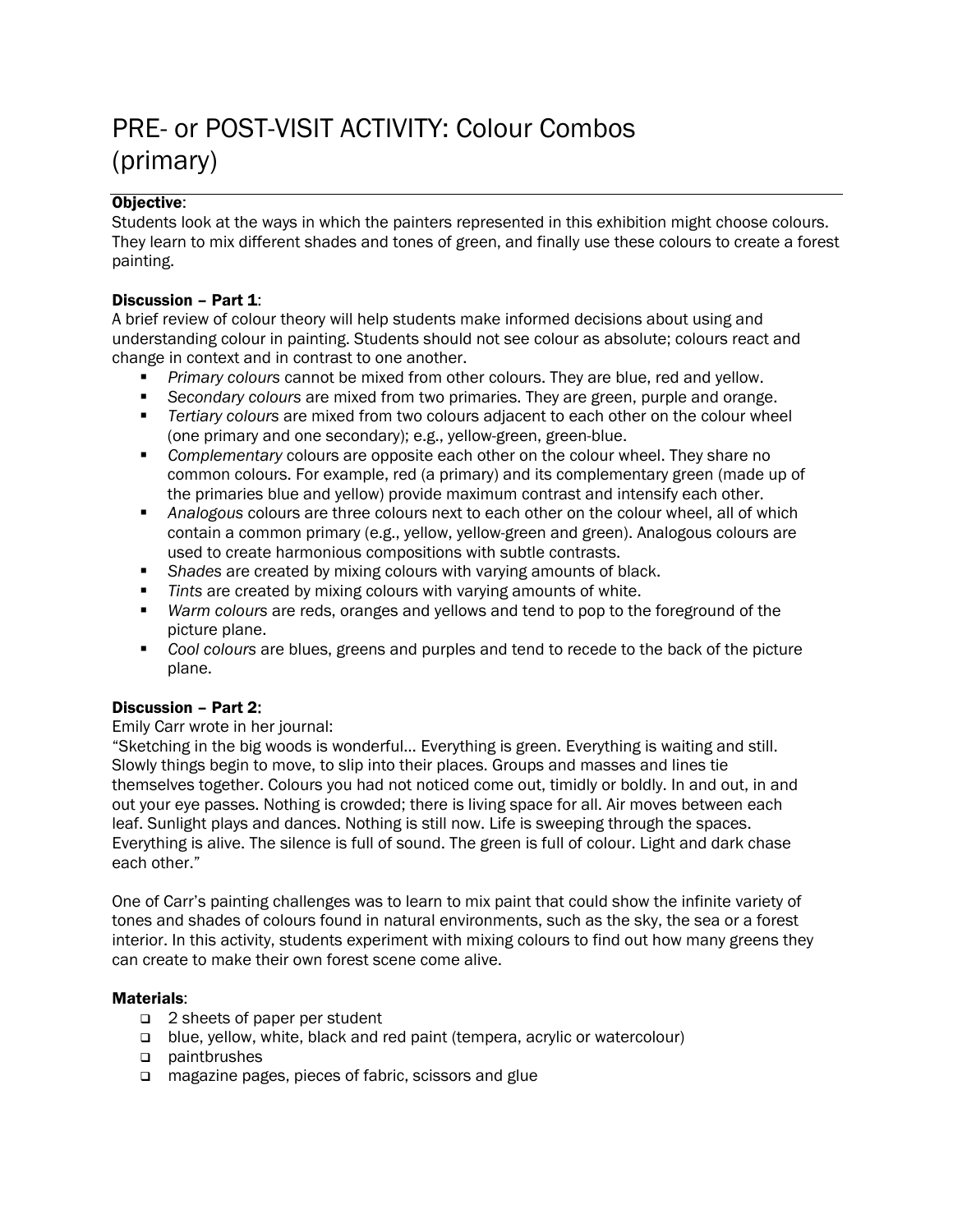An alternative to paint: Have students collect pages from magazines containing different shades of green in order to create a collage of a forest interior.

### Process:

Review colour theory in as much detail as necessary.

- 1. Read the above quotation from Carr's journal to the class. Discuss.
- 2. Have students mix small amounts of blue and yellow paint, and experiment by adding to their greens different amounts of black (to create shades) and white (to create tints) directly on the paper. Remind students to clean the paintbrush between colours.
- 3. How many greens are they able to make? Have the students make up a name for each colour and use a pencil to label the colours on the paper.
- 4. Have students create a close-up forest landscape using the many greens they discovered. They can also add cut-up magazine pages and bits of fabric to create a variety of greens and texture.
- 5. Have students use small amounts of red to highlight, outline or emphasize a part of their painting.
- 6. Have students use small amounts of blue to highlight, outline or emphasize a part of their painting.

- Display and talk about the students' work.
- Discuss the effects of the complementary colour (red) and analogous colours (blues, greens and yellows) in bringing attention to different areas of their paintings.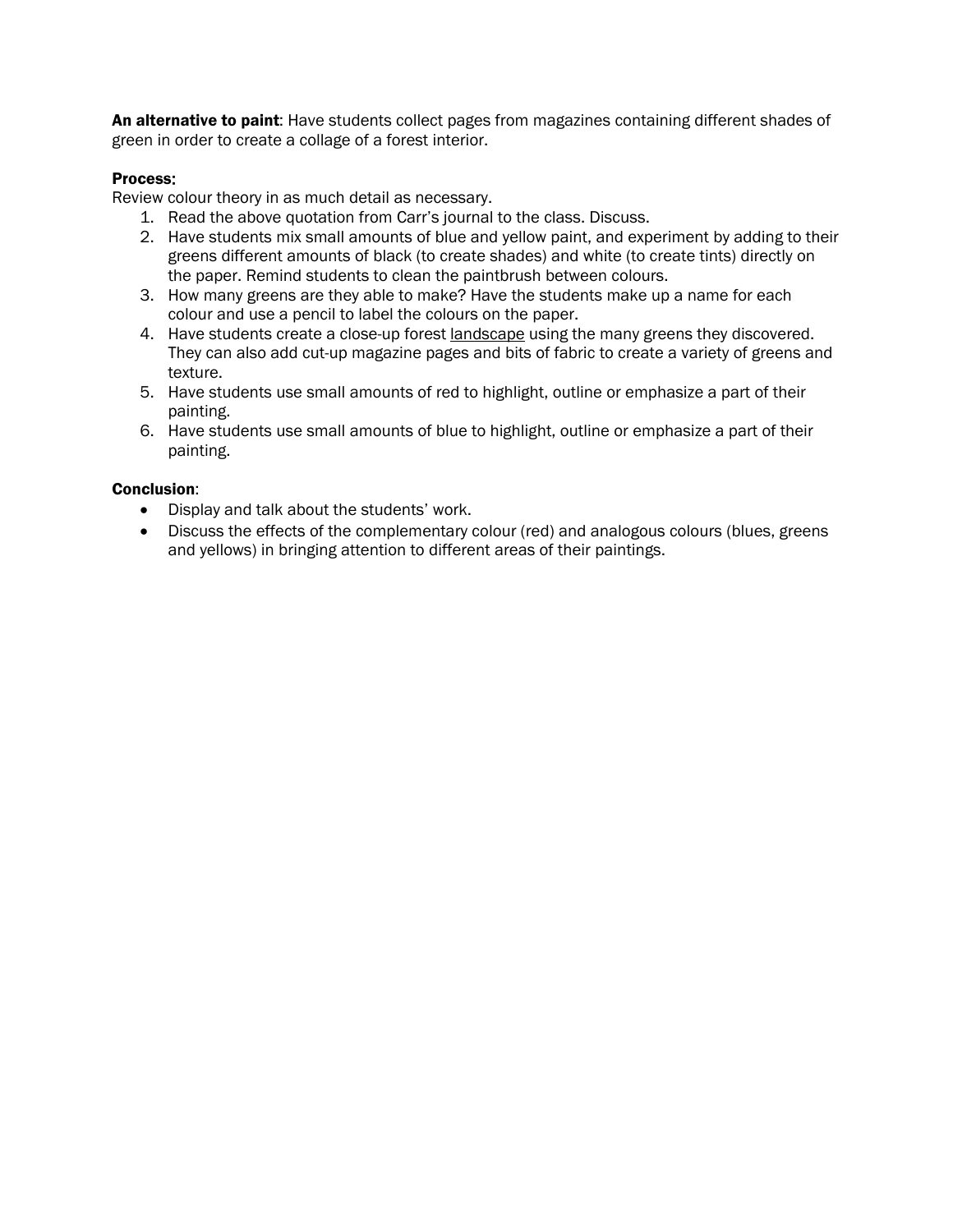# PRE- or POST-VISIT ACTIVITY: Working in the Open Air (all levels)

### Objective:

Students are introduced to the artist's process of working by sketching outdoors and then, back in the classroom, creating a painting based on the sketch.

#### Discussion:

Emily Carr—and many of the artists represented in this exhibition—often created sketches for their landscapes out in nature, where they could study the colours and textures of the trees, foliage, lakes and sky, and observe the way light, wind and weather affected their subjects. Emily Carr began sketching in charcoal, but later developed a technique of thinning out oil paints with gasoline, which enabled her to create quick, colourful sketches. She would take the sketches she had accumulated out in the field back into the studio, and there she would make oil paintings based on—but not exactly the same as—her sketches.

Emily Carr wrote the following passage in her book *Growing Pains*:

"Outdoor study was as different from studio study as eating is from drinking. Indoors we munched and chewed our subjects. Fingertips roamed objects feeling for bumps and depressions. We tested textures, observed contours. Sketching outdoors was a fluid process, half looking, half dreaming, awaiting invitation from the spirit of the subject to 'come, meet me half way.' Outdoor sketching was as much longing as labour. Atmosphere, space cannot be touched, bullied like the vegetables of still life or like the plaster casts. These space things asked to be felt not with fingertips but with one's whole self."

#### Materials:

For Part 1:

- □ drawing pads or clipboards and sheets of paper
- coloured pencils, crayons or pastels

For Part 2:

- $\Box$  thicker paper for painting
- paint—preferably liquid tempera or acrylic, but any available paint will work
- paintbrushes

#### Process:

Part 1: Discuss Carr's two-step approach to her painting, and tell the students they are going to go outdoors and make a colour sketch as a precursor to a painting. Read them the above excerpt from *Growing Pains*.

- 1. Choose an outdoor area with some greenery and one or more trees. Have the students decide on a starting perspective; for example:
	- close up, with tree trunk or branches filling the page,
	- **from a distance, including grass, trees and sky,**
	- **If** looking up, including the top of the tree and an expanse of sky,
	- a single tree.
- 2. Have them look closely at the greens and yellows of the leaves, the browns and greys of the trunk and branches, and the blues and greys of the sky. Remind them that landscape painters like Carr didn't use just one colour, but mixed and blended colours and shades to create rich, dense surfaces.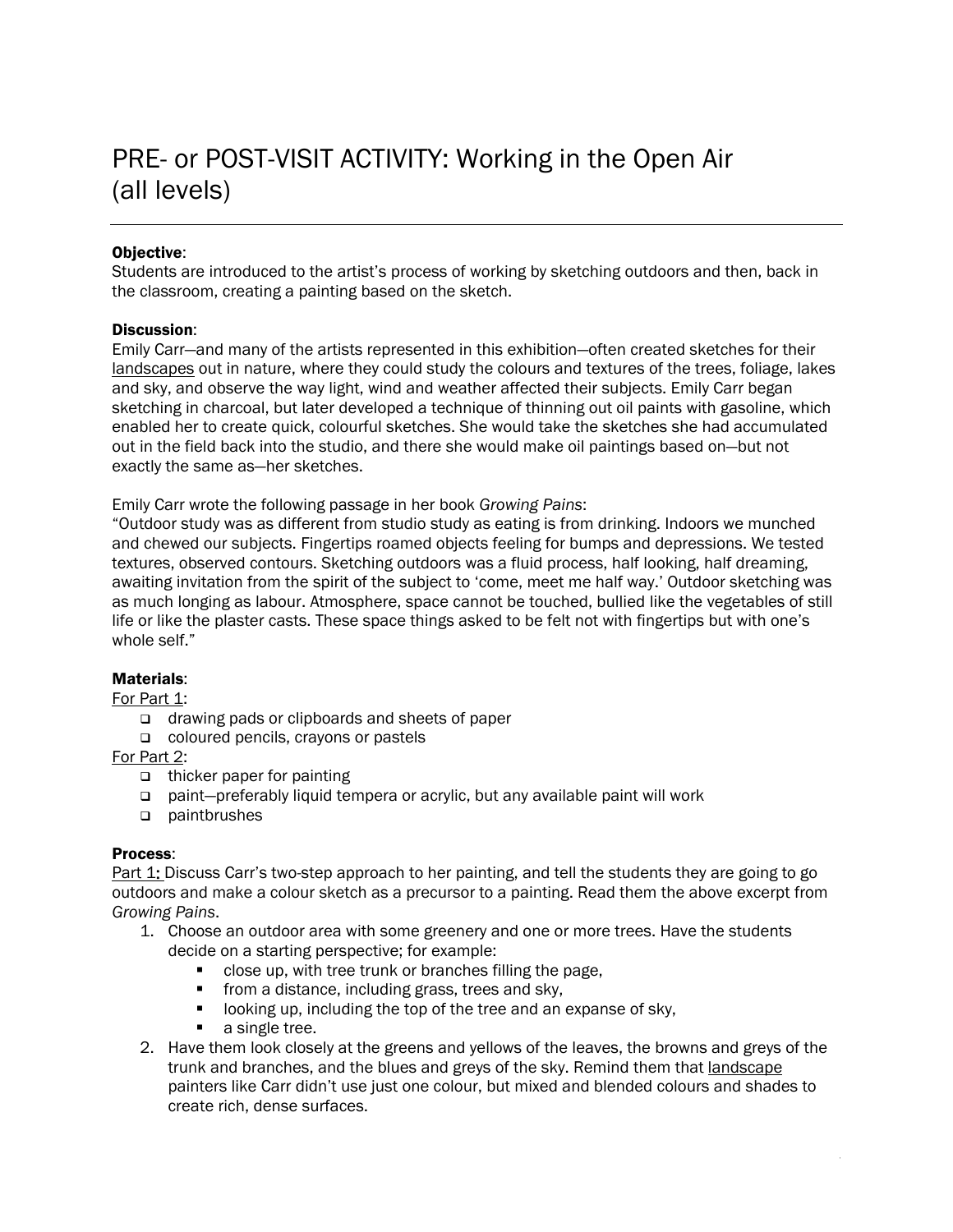3. Have the students make a few colour sketches from different perspectives or angles, from close up and far away. Encourage them to fill the page with quick detail—broad strokes of colours, lines and shapes that include all the elements in their line of vision.

### Part 2:

- 1. Back in the classroom, within a week after making the sketches, have the students look at their sketches and choose the one they would most like to make a painting from. What parts of their sketch do they want to leave in? What parts would they like to change? Does the composition feel balanced, or are there some areas they would like to add something to or remove something from? Would they like to combine elements from two drawings?
- 2. Have the students set up workspaces at their tables, where they can see their sketches and have access to paper, paint and brushes.
- 3. Have them paint their landscapes, encouraging them to fill the page, layering on and blending colours as they work.

- Display the students' work: painting alongside sketch.
- Have them look at the work and talk about the similarities and differences in materials, location, colours, shapes and compositions.
- **Discuss the process, how easy or hard it was to create the work, the differences between** making the sketch and creating the painting.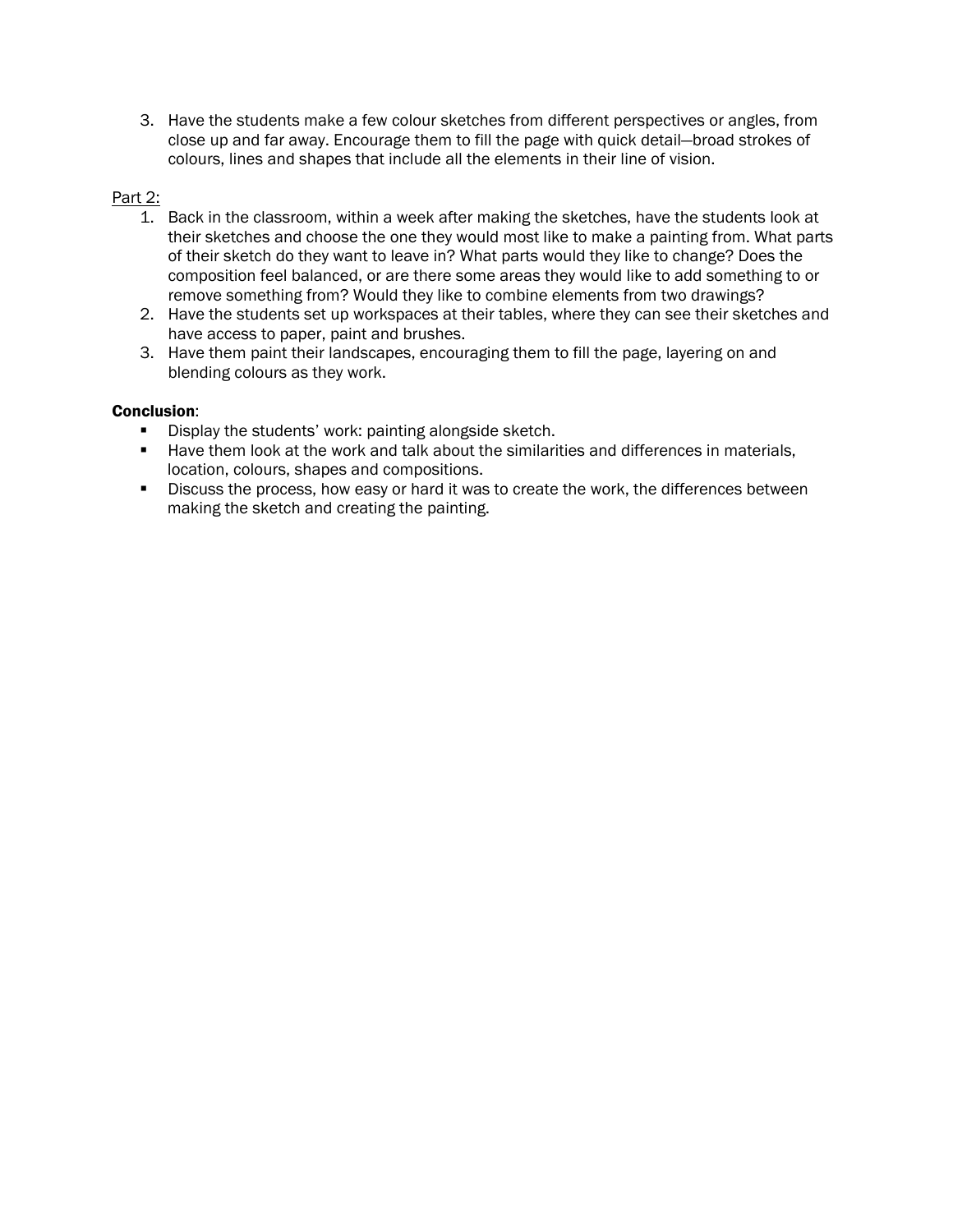abstract: a style of art that can be thought of in two ways:

- a. the artist begins with a recognizable subject and alters, distorts, manipulates or simplifies elements of it;
- b. the artist creates purely abstract forms that are unrecognizable and have no direct reference to external reality (also called non-representational art).
- **Fauvism:** a name (meaning "wild beasts") for an art movement that originated in France at the end of the nineteenth century. Fauvists were concerned with creating fresh, spontaneous-looking images, and used brilliant colours in an arbitrary and decorative way.

**First Nations:** Aboriginal cultures of Canada.

- form: a shape that has been given a three-dimensional quality. Form may be implied by the use of tone and/or shadow, or may actually be three-dimensional. Some words used to describe form are rounded, squared, angular, textural, volume and mass.
- formalism: the evaluation of an artwork based exclusively on the use of formal elements such as line, colour and texture. Everything necessary in a work of art is seen as contained within it: the context—historical background, artist's life, reasons for its creation—is considered irrelevant to the work's artistic value, as is any narrative content.
- **Impressionism**: a late nineteenth-century art movement that focused on everyday subject matter, and sought to capture ephemeral qualities of light and specific moments of time. Paintings included visible brushstrokes and often showed unusual visual angles.
- **landscape:** a work of art in which the subject is a view of the exterior physical world. Traditionally, landscapes have been paintings or drawings depicting natural scenes and are often concerned with light, space and setting.
- **Modern:** an approach to art that embraced new ideas ranging from science to political thought. The Modernists rejected the restrictions of past art traditions and stressed innovation over all other criteria.
- narrative: a story or representation of events taking place over time.
- portrait: an artwork in which the artist's principal goal is to capture the physical likeness and personality of an individual or group of people.

**Post-Impressionism**: a term that refers to the art that followed Impressionism, rather than a cohesive artistic style or movement. For the most part, the artists used vivid colours, thick paint, strong brushstrokes and everyday subject matter. Some included distortions and arbitrary colour, and emphasized geometric forms.